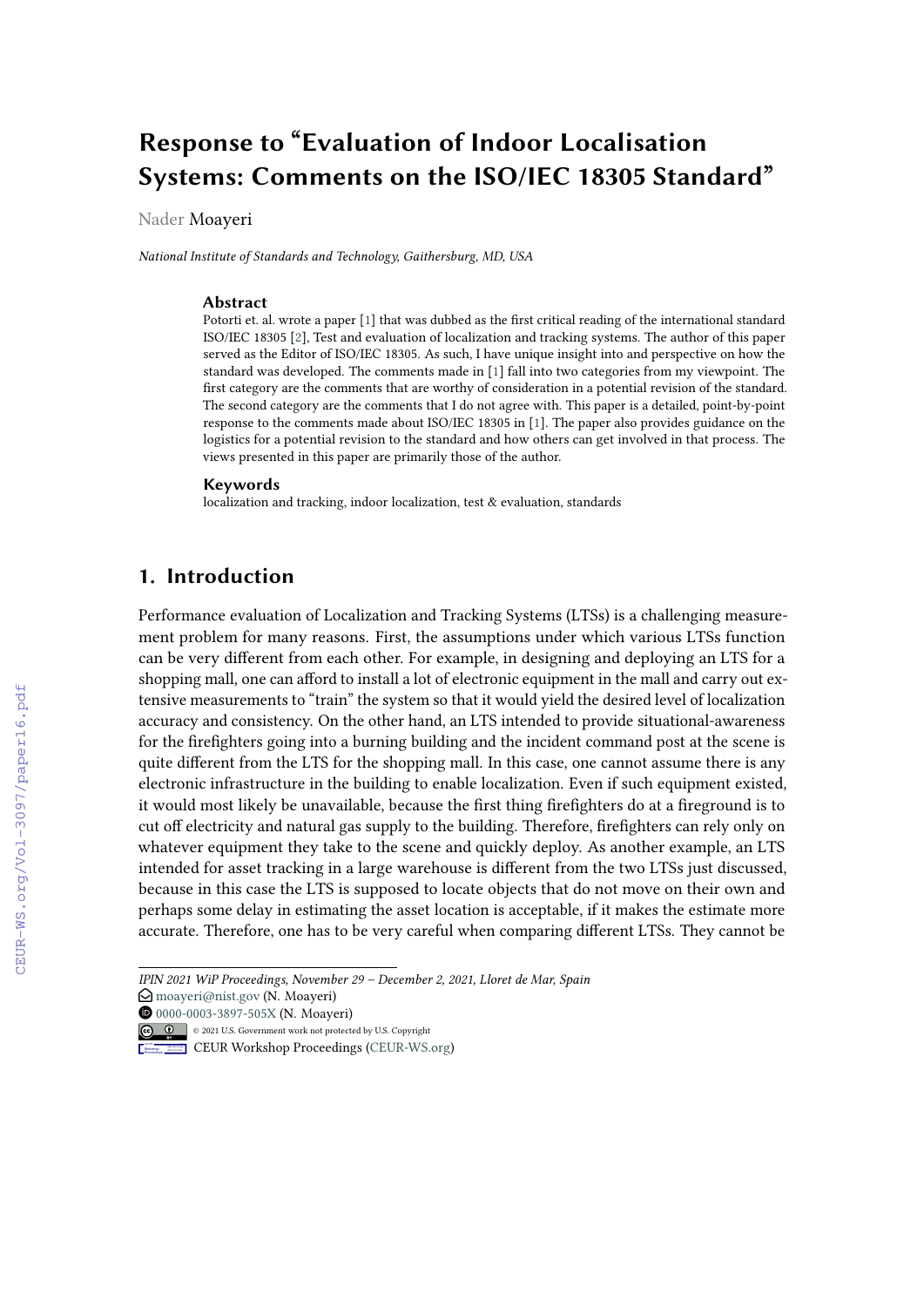compared based on localization accuracy only. One has to take all sorts of other factors into account.

Second, one has to test an LTS in several large buildings. The building size matters, because the degradation in LTS performance does not manifest itself in a small building. To have an appreciation for this requirement, consider the drift of an inertial measurement unit that accumulates over time as one walks large distances or the challenges of Radio Frequency (RF) ranging over several walls. Other factors that do matter include construction material(s) and whether the building is subterranean or a high-rise. Larger buildings tend to use more metal in their construction that poses a challenge to any RF-based or magnetic localization technique. What one should not do is to claim that an LTS works well based on testing in just a single-family house made of lighter construction materials. It would be highly desirable if an LTS could be tested in a laboratory according to procedures that could be replicated anywhere around the world. Unfortunately, it is not possible to test an LTS in a laboratory. It has to be tested in the field, which means in several buildings in this case.

Third, whether the Entity to be Localized / Tracked (ELT) can move by itself or not and how it moves has an effect on the LTS performance. Fourth, an LTS may employ all sorts of sensors and techniques. Hence, it is important to test an LTS in scenarios that pose a challenge to these sensors and techniques. For example, any vision-based systems using optical cameras would suffer in environments with poor lighting. Therefore, any LTS that uses an optical camera should not be tested in only ideal lighting conditions.

ISO/IEC 18305 adopts a black-box testing approach. It assumes nothing is known about the inner workings of the LTS under test. Any approach that attempts to tailor the testing to how the LTS under test functions, even though highly desirable for the developers of that system, would not be scalable, because there are just too many systems out there. ISO/IEC 18305 is meant to be used for testing several LTSs in a given set of buildings according to specified testing scenarios, and then comparing the performance of the systems tested. Unfortunately, this may not say a whole lot about how these systems would perform in buildings other than those used in testing.

Given all the complexities described above, it would be natural for experts in indoor localization to not fully agree on every aspect of LTS testing. That's why I said at the outset that this is a challenging measurement problem. The purpose of this response is to make those gaps narrower, if not to bridge them entirely.

The rest of this paper is organized as follows. Section [2](#page-2-0) goes over the genesis of ISO/IEC 18305. In Section [3,](#page-2-1) we address all the points raised about the standard in [\[1\]](#page-10-0). We use *Italic* font for quotes from [\[1\]](#page-10-0), followed by my view on that specific issue in normal font. If a direct quote from [\[1\]](#page-10-0) includes a citation, that citation is to the reference list in [\[1\]](#page-10-0) and not the one in this paper. In Section [4,](#page-8-0) I describe the mechanisms through which experts who were not involved in the development of ISO/IEC 18305 may participate in a potential revision of the standard. Naturally, there has to be a need for substantive changes in order to initiate a revision process. Finally, Section [5](#page-9-0) presents the concluding remarks for this paper.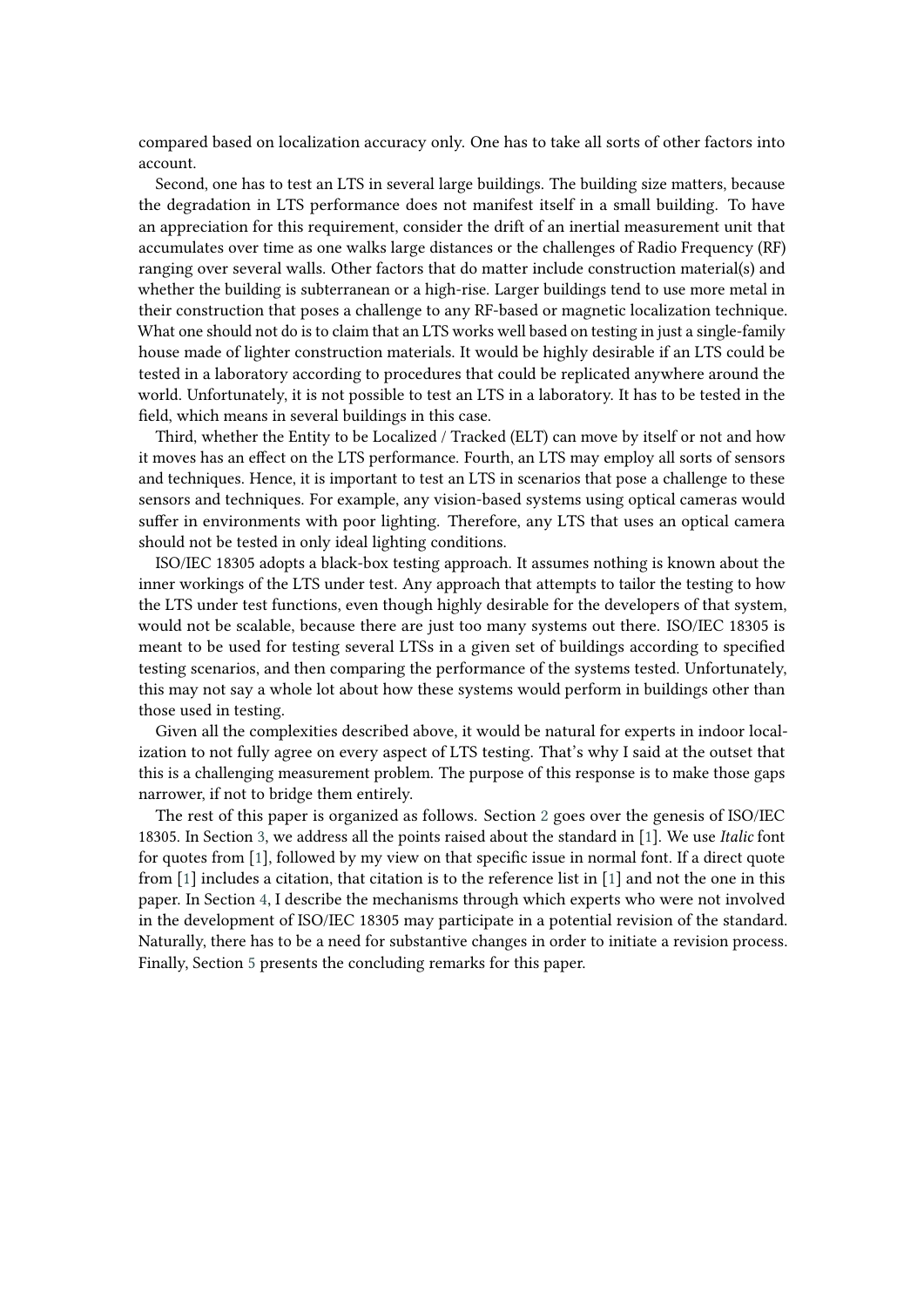## <span id="page-2-0"></span>**2. The Genesis of ISO/IEC 18305**

*The standard is one of the results of the dissemination and exploitation plan of the EU FP7 project EVARILOS – Evaluation of RF-based Indoor Localisation Solutions for the Future Internet [10].*

Response- The development of ISO/IEC 18305 started in ISO/IEC JTC 1/SC 31/WG 5 in September 2012. ISO/IEC JTC 1/SC 31/WG 5 stands for International Organization for Standardization / International Electrotechnical Commission Joint Technical Committee 1 / Subcommittee 31 / Working Group 5. JTC 1 focuses on Information Technology, SC 31 focuses on Automatic Identification and Data Capture, and Working Group 5 focused on Real Time Locating Systems. WG 5 no longer exists, and the standards under its purview are now handled by WG 4, which focuses on Radio Communications.

This effort was separate from and independent of Project EVARILOS, as it has also been stated in Section 2.5 of [\[3\]](#page-10-1). Some researchers from EVARILOS got involved in the development of ISO/IEC 18305 in 2014. The standard benefited from their technical contributions, particularly to Appendix B, but the extent of their involvement was minimal. The standard development process was not a sub-project of EVARILOS. The standard was published by ISO on November 1, 2016.

### <span id="page-2-1"></span>**3. Main Response**

*The standard does not consider other T&E and evaluation purposes, like those that would be useful to system developers or the testers themselves.*

Response- The standard has already a few performance metrics that are primarily of interest to system developers. Two examples of such metrics are the mean of error vector, which represents the systemic bias of the LTS, and the covariance matrix of the error vector. In addition, susceptibility and resilience, which are optional performance metrics for LTS use in mission critical applications, are more likely to be of use to system developers than to users.

It is not clear why testers need separate evaluation procedures.

*The standard gives a good overview on the architecture of common localisation systems, methods and sensors used, and an interesting appendix that does a good job of enumerating various failure modes of many sensors. Both are rather comprehensive, but for some reason lack any references to radio-based Device-Free Localisation (DFL) systems [13]. This omission is especially noticeable given that the standard is particularly attentive to fire-fighter scenarios, where DFL systems, especially tomographic ones [14], are in principle attractive.*

Response- It was a conscious decision by the developers of 18305 to restrict the scope to LTSs that rely on the ELT to carry or be equipped with a localization device. DFL does not belong to that category.

I regard RF-based DFL and tomographic imaging as *niche* areas. They are more appropriate for intrusion detection than for localization. Even if such a system detects the presence of a person at certain location, it would be hard for it to determine the identity of that person. Imagine the situation where it's needed to locate an unknown number of people in a large room based on changes in the RF signal propagation environment. That would be difficult with DFL of references [13] and [14] in [\[1\]](#page-10-0). Yet, thermal imaging cameras are used by firefighters to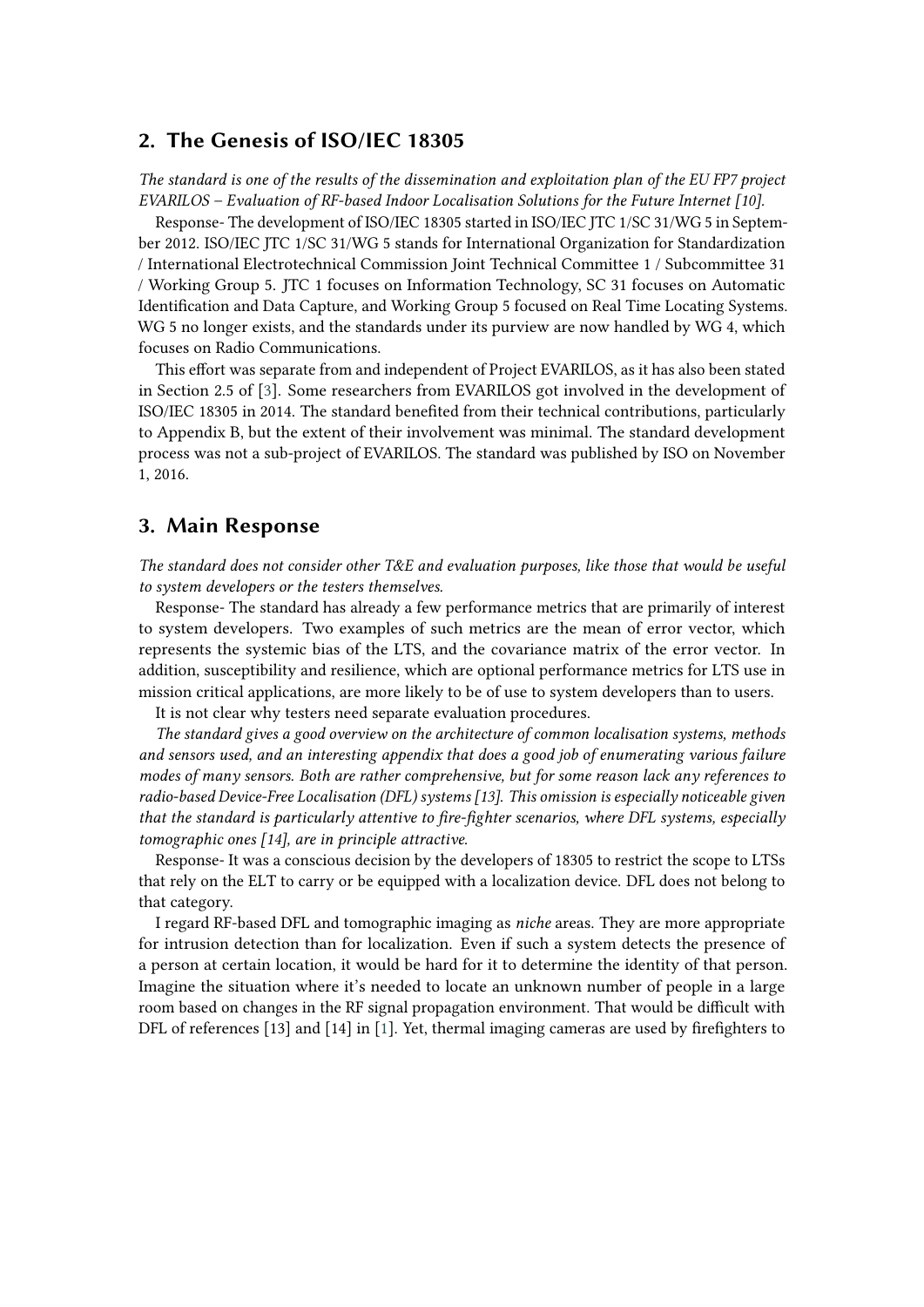detect presence of people behind a wall.

A more promising approach is DFL via a network of optical cameras with overlapping fields of view installed in a building, such as an airport terminal, for surveillance purposes. Such a system would rely on face recognition algorithms to recognize the person whose image is captured and then on tracking algorithms to track the person's movements. Then a handover would take place as the person leaves the field of view of one camera and enters the field of view of the next one. There is extensive R&D activity and benchmarking in that area. The evaluation of such vision-based systems needs a separate standard. It would have not been easy to handle that topic or other types of DFL in 18305.

*A standard-compliant system test should perform a separate test for each scenario. This is a heavy requirement for some systems. For example, Table I lists how many scenarios are defined for each of the 15 combinations of ELT type and building type.*

Response- References should have been made to Table II in 18305 and not to Table I. Table II provides *guidance* on which building types and which scenarios should be used for testing an LTS meant for a particular ELT type. The standard allows the possibility of using fewer scenarios for testing if requested by the system manufacturer, as long as it is made clear in the T&E report for that system which scenarios were used for testing.

Nevertheless, I acknowledge that the burden of testing an LTS according to 18305 is high. We struggled to balance the need for comprehensive testing, as explained in Section [1,](#page--1-2) against the requirement to keep LTS testing cost manageable. Maybe a second look at the required T&E scenarios is warranted in a potential revision to 18305.

*It is interesting to note that apartments are missing from the list of test buildings. Distinguishing an apartment in a building from a single-family house is significant, both because of building differences (materials, structure) and the interaction between similar systems in adjacent apartments that should be evaluated in the case of apartments.*

Response- I agree that indoor localization for apartments is an important issue, because many people live in apartments. For example, in responding to an E-911 call, it is important to know from which apartment in the building the emergency call originated.

Testing in apartment buildings requires some thinking. Interactions between similar systems has been mentioned above. There is also the possibility of having one system for a building housing many apartments. One should take into account that localization accuracy may vary from one apartment to another. For example, the system may perform better in an apartment on the side of the building as opposed to one deep inside. If testing is to be done throughout the entire building, then this may not be all that different from testing in an office building, which is already part of 18305.

*The metrics considered by the standard are various statistics applied to point errors, that is, to errors measured from the ELT position to a series of test points which is defined as the ground truth. The standard does not consider other approaches related to the overall trajectory, such as the Fréchet distance [15]. We think that the reason behind using point error statistics instead of comparing trajectories [16], [17] is that the latter is less adequate to navigation purposes, for which the real-time identification of the position is more important than the path followed.*

Response- We were not aware of the Fréchet distance. Hence, its use was never considered in the development of 18305.

One has to justify the use of Fréchet distance by explaining in which application(s) it would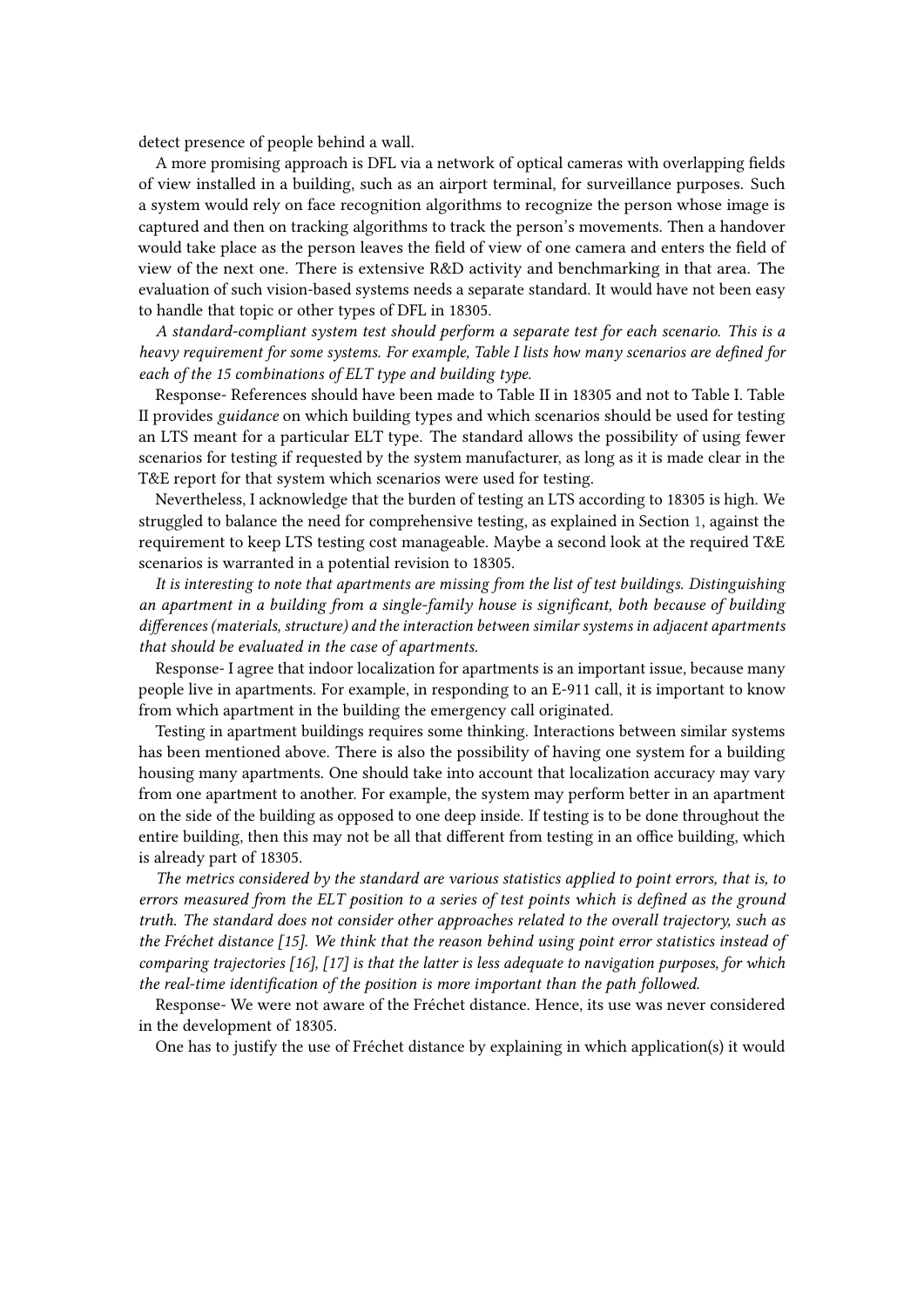arise and then decide whether it makes sense to add it to 18305. One needs to ask how often this distance is used in practice. I agree that this distance might be useful when a person or an autonomous robot traverses a path and it matters how far apart the actual path taken is from the LTS's estimate of that path.

*While it is true that computing two statistics or thirty requires essentially the same amount of work, we believe that the usefulness of a standard is greatly improved if only a small set of results is produced, so that it is clear what is important for characterising a given system.*

Response- Localization accuracy is an important performance metric for an LTS, but it is not the only one. Other important performance metrics include the size and weight of the ELTD (the device carried by the ELT), its battery life, location update rate, system capacity in terms of how many ELTs it can localize / track simultaneously, and whether the LTS needs the floor plans of a building in order to operate. These are discussed in Clause 11 of 18305. Given that there are so many dimensions to LTS performance, would it be objectionable to use more than one metric for accuracy?

Many people use the mean of magnitude of horizontal, vertical, and/or 3D error as the performance metric for accuracy. In the Positioning, Navigation, and Timing (PNT) community, they is more interest in Root Mean Square (RMS) values and x% points on various Cumulative Distribution Functions (CDFs).

In 18305, we presented all the performance metrics used by various communities to measure accuracy. In principle, I agree that it would be desirable to reduce the number of such metrics in 18305 in a potential revision of the standard, but I do not believe it is a good idea to artificially reduce that number to one. I doubt that a single performance metric for LTS accuracy would be appropriate for all LTS applications and would capture the entire picture.

*Some of the metrics to which we object are very useful for system debugging, others for system tuning after installation and periodically afterwards, others are appropriate to validate the correctness of the testing procedure itself: in none of these cases are the metric useful to the final user of the system.*

Response- 18305 was written with the LTS users in mind primarily, but not exclusively. As mentioned earlier, some of the performance metrics are more appropriate for system developers. One possibility is to take them out of 18305. Another way to proceed is to divide the metrics into different categories depending on whether they are more useful to users, system developers, etc. A combination of the two approaches is also possible.

At this point, it is not clear to me which performance metrics are appropriate for system debugging, tuning after installation and periodically afterwards, or to validate the correctness of the testing procedure itself.

*In order to improve the credibility of the test report, the standard should mandate that the presentation of numerical results should include not only the number of samples, as already specified, but also the amplitude of a 90% confidence interval for each figure. The amplitude of the interval shall be discussed, a reasonable requirement would be for the interval to be not wider than* ±20% *around the reported value.*

Response- This is a good suggestion, but its implementation needs to be specified and it has to be ensured that it makes sense mathematically. The problem is that when people compute confidence intervals, they use sampling with/without replacement. This makes sense for i.i.d. data. LTS error is spatially and temporally correlated.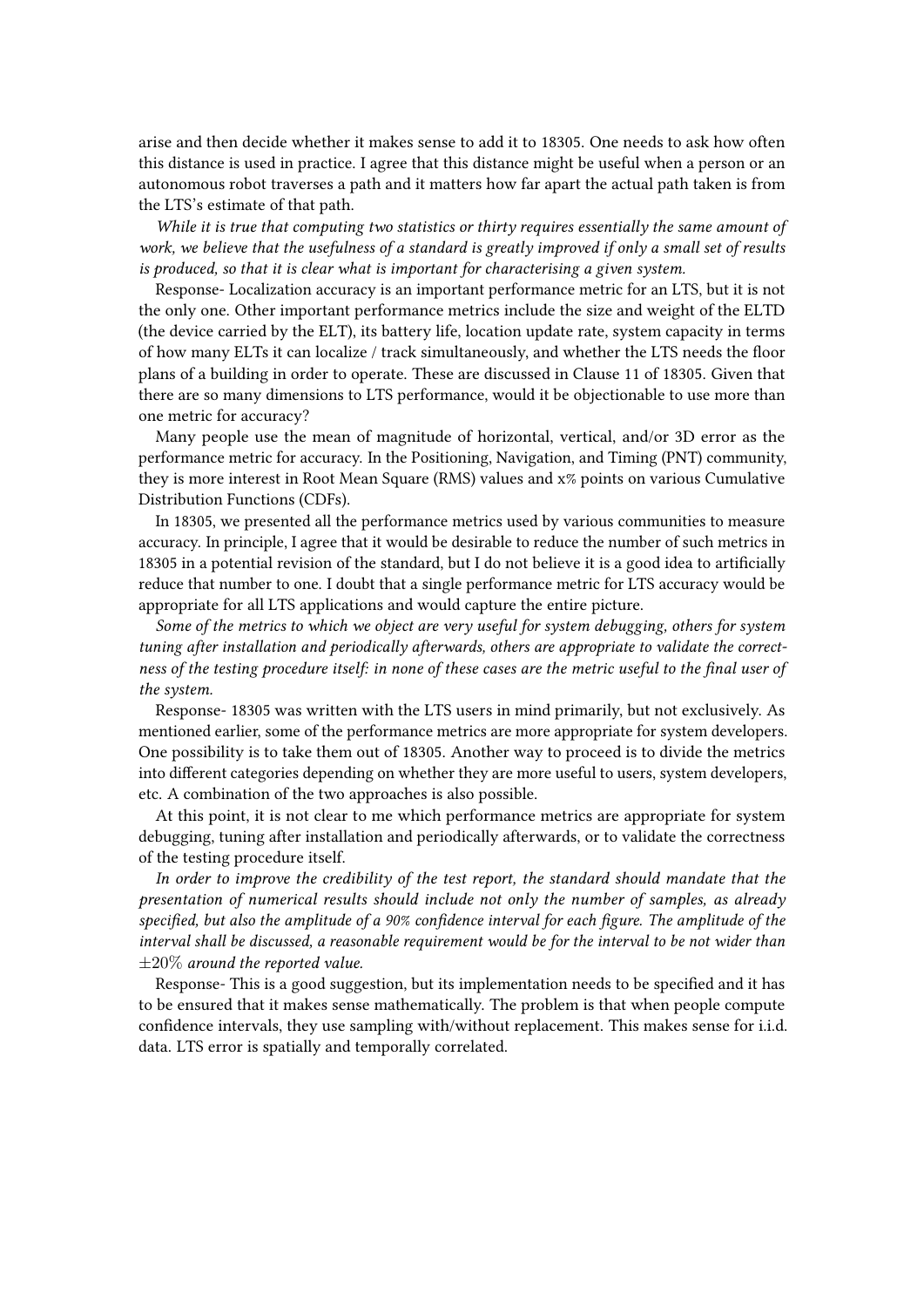*As a last note on metrics in general, the standard should recommend minimum and maximum performance requirements for various types of systems.*

Response- I do not agree with this suggestion at all. 18305 shows how to measure things. It stays away from setting benchmarks, which should be left to policymakers. One example of a policy is the requirement set by the Federal Communications Commission (FCC) in the US that requires wireless service providers achieve 50 m location accuracy or better for 80% of the E-911 calls by April 2021.

While the lifetime for a standard for LTS testing may be measured in decades, technology advances rapidly and with it LTS accuracy levels feasible improves.

*Probabilities of correct detection: These are simple probabilities computed on floors or zones, the latter in case zones of interest are defined. For some use cases, this may be all that is needed, for example in the common case where one only needs to know the position of the target at the room level.*

Response- This is a reasonable suggestion. However, a few issues need to be considered before one rushes to make changes in 18305:

- 1. Are there other LTS applications for which a simplified testing procedure is warranted?
- 2. It is still important to test in different building types. Therefore, the guidance on building types and size is still applicable. So is the guidance on testing scenarios.
- 3. Determining floor number is straightforward if the building looks like a layered cake with the same thickness for all layers. In other words, when all the floors in the building have the same shape as its footprint and all floors have the same height. However, there are many buildings that do not meet these requirements. Examples of such buildings have been given in 18305. For such buildings, one needs to have a computer program that unambiguously and consistently determines the floor number. This is hardly trivial in the general case. There are also complications about floor numbering, because a building may have half-floors or the number of floors may be different depending on from which side one looks at the building. These issues are not trivial.
- 4. Similar problems exist with determination of room number. With a "human in the loop", the problem is easy. One can just overly the horizontal location estimate provided by the LTS on the building floor plan and the human would tell you this is in Room *blah blah*. However, an LTS does not have a human in the loop. It would need a robust classifier that would map the horizontal location estimate to room number. This may require a decision tree, whose design would not be trivial.
- 5. These issues have already been mentioned in 18305.

*These statistics are mostly inappropriate as the result of a system-level, black-box approach to test and evaluation of a localisation system, for various reasons.*

Response- Perhaps a few of these metrics can be removed or placed in a special category in a revision of 18305. However, I disagree that these statistics are mostly inappropriate. How can one claim the means of magnitudes of horizontal and vertical errors are inappropriate? They are widely used in scholarly papers. In addition, I have already mentioned that the PNT community uses RMS values as performance metrics.

Once again, 18305 is *primarily* intended for users, but not *exclusively*.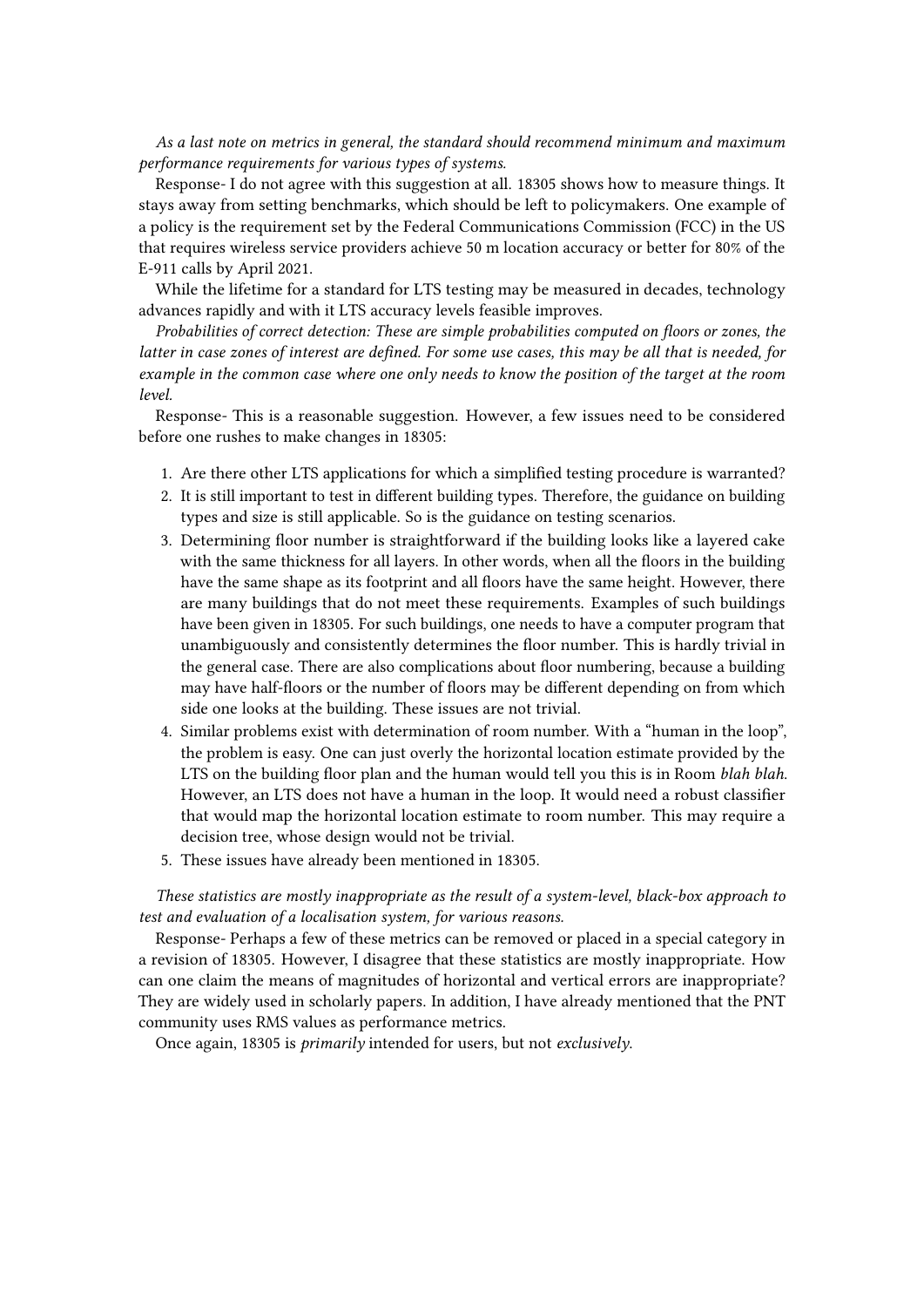*Similar reasoning can be applied to almost all of the above metrics. Apart from the root mean squares, the first- and second-order statistics above should not be presented.*

Response- A wholesale statement like this regarding a long list of performance metrics is not acceptable. I have already argued why some of the metrics are useful.

*An overall 3D bias which is significantly different from zero points to an installation problem. Indeed, as mentioned in the standard, it is normally null, and if different it indicates an installation or coordinates measurement problem. It may also indicate a system's weakness. In any case, while extremely useful to the system developer, to the installer and to the tester, this information is useless or even misleading from the point of view of the final user. It should not be presented.*

Response- I have already addressed this issue. The most logical approach is to put a few performance metrics in a separate category intended for system developers or installers.

*Root mean square of error magnitude may be an exception, because in fact it gives a good grasp on the interesting characteristics of the error with a single number. However, it is less useful than the quantiles of error, which are discussed next.*

Response- I have already mentioned that the PNT community uses both. Let's not summarily discard RMS values.

*First, it should be clear that a generic 3D error, in xyz coordinates measured using any reference system, while often easier to measure, is not generally useful.*

Response- That is too strong a statement to make. I disagree.

*When the ELT is an object, height may matter, but again floor is the most important information, so height should be relative to the floor.*

Response- Asset tracking in warehouses, where assets are typically stacked, is an important application of indoor localization. In that case, height is the only thing that matters, because warehouses are typically single-floor buildings.

Why rush to discard a metric when we don't yet have a standard for floor numbering let alone robust software to determine floor number?

*The standard prescribes the computation of floor detection probability, as mentioned in section II-C1: this is necessary but not sufficient. There are some ways to deal with this problem, which are summarised in table II. The standard should prescribe the use of the second and preferably also the third solution mentioned therein.*

Response- It has been acknowledged in Table II of [\[1\]](#page-10-0) that the floor penalty in "2D Euclidean distance with floor penalty" is somewhat arbitrary. I agree. I doubt there will ever be consensus in using that approach. In a sense, it is like forming a figure of merit for an LTS that is a linear combination of scores for different aspects of an LTS, such as horizontal accuracy, vertical accuracy, battery life for localization device, and many other factors that have been described in Clause 11 of ISO/IEC 18305. Even if we agree that a linear combination is acceptable as opposed to combining these scores in a nonlinear fashion, there will never be agreement on the weight for the linear combination. The weights would vary from one LTS application to another.

The idea of using the Real Distance in Table II [\[1\]](#page-10-0) is clever, but one has to be careful before adopting it as a measure of LTS accuracy. In order to compute the Real Distance, one has to run a shortest path algorithm in a building to find the shortest distance that a person has to travel (using corridors, stairs, and perhaps elevators) to get from the LTS estimate for the ELT location to the real ELT location. This metric tends to penalize buildings that have complicated floor plans. This is easiest to see in case of a floor plan that looks like a labyrinth, which would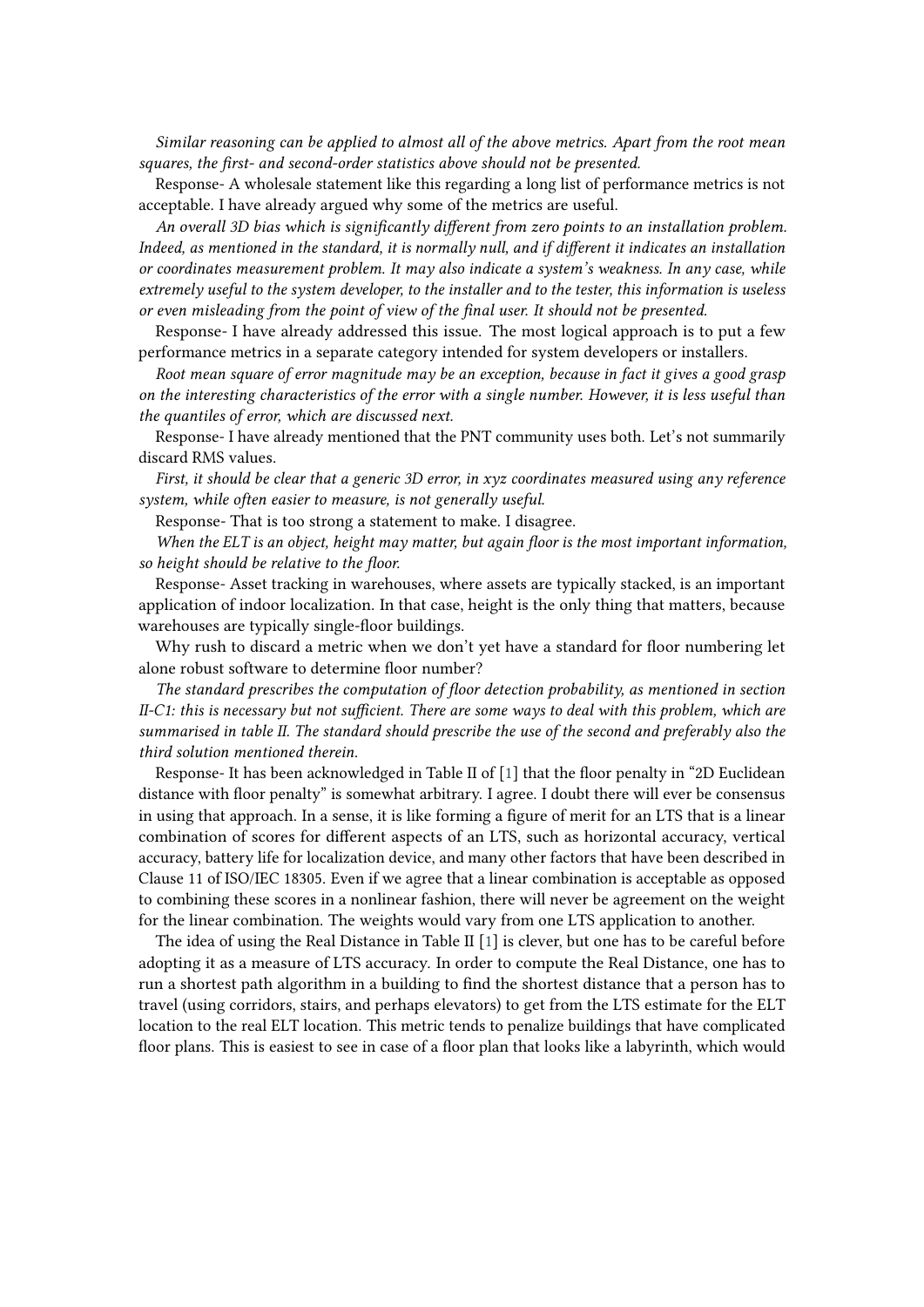make the Real Distance excessively large when, for example, the true ELT location is 2 m way from the ELT estimate, but a person would have to travel 50 m on a shortest path to get from the estimated location to the true location. Would that be fair?

It is worthwhile to discuss Real Distance further. If the community feels that it is superior to other measures of accuracy in certain cases, then it can be added to the standard with the necessary qualifications on when it can be used.

*Better yet would be to use more quantile values, so to give a good approximation of the CDF (cumulative distribution function). The standard should require to use four quantiles: 0.5, 0.75, 0.9, 0.95, which makes it easy to compare two systems and to set minimum requirements for normative reasons.*

Response- The standard already suggests that the CDF of an error magnitude should be plotted. If one has the CDF, then one can get from it not only the above four quantiles, but any others that may be of interest.

*The standard recommends that 50–100 test points are set up per floor, and that at least half of them is used for each scenario.*

Response- The standard specifies the density at which test points should be deployed in a building. Specifically, it states that "A test point shall be deployed in every 5-10  $m<sup>2</sup>$  of area in the single-family house described in 10.1.2 and in every 50-100  $m<sup>2</sup>$  of area in each of the other building types used for LTS T&E."

*This means that, if high quantiles are to be measured, the course should be walked through at least several times to meet the requirements mentioned in section II-C.*

Response- Repetition is an important factor in design of experiments. It is somewhat addressed in the use of location-specific accuracy as a performance metric, but no T&E scenarios have been included to test for location-specific accuracy. There were two considerations in this decision. It was felt that the burden of going through all the T&E scenarios was already high, and we did not want to make this worse by requiring repeating each scenario in each building type a few times. We also felt that by using a sufficient density of test points in each building, perhaps a spatial average of accuracy over the test points would play the same role as a time average implied by repeating the scenarios.

*Latency is of great importance for static object localisation, that is, cases when the ELT is not normally moving. Systems dedicated to this use case may adopt a long measurement procedure in order to filter out noise and trade promptness for accuracy, for example by giving few estimates per minute or even at longer time intervals.*

Response- This is not always true. For example, there is a requirement in the US that a location estimate must be available at a Public Safety Answering Point (PSAP) within 30 seconds of when an E-911 call is made. Therefore, latency may matter even in cases where the ELT is stationary.

I agree with the statement in the next paragraph in [\[1\]](#page-10-0) that latency is not explicitly important in certain cases. For example, when a person needs navigation inside a building, an LTS typically updates the person's location at certain rate. If the LTS has large latency, the effect would be reduced accuracy, because even if the LTS generates very accurate location estimates, by the time it is made available to the user, he/she may have moved by several meters.

*Walking means human walking at a speed of about 5 km/h, which is in fact too fast for a generic indoor environment.*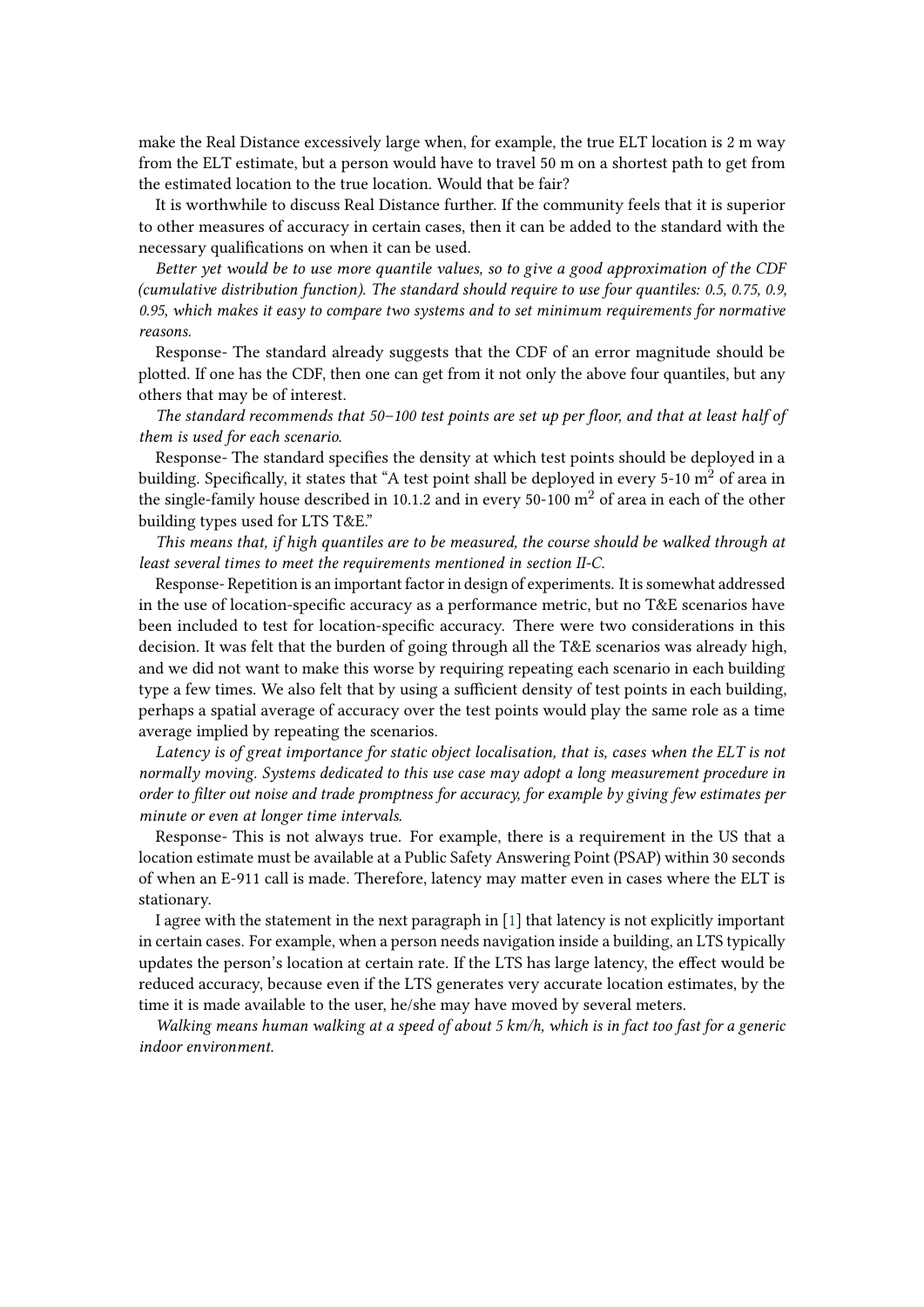Response- That is a fair point. We had read somewhere that the average human walking speed in 5 *km/h*. I suspect that speed is for outdoors. We need to find out what the average indoor walking speed is.

# <span id="page-8-0"></span>**4. Mechanism to Revise ISO/IEC 18305**

A standard developed by the International Organization for Standardization and the International Electrotechnical Commission (ISO/IEC) typically undergo a five-year review cycle to decide if it should be reaffirmed, revised, or withdrawn. As of May 2021, a fifth-year review for ISO/IEC 18305:2016 has not yet started but could begin soon. Also, a revision project can be initiated at any time. For those who may be interested in participating in a revision of ISO/IEC 18305:2016 and who have not participated before in the national body processes of ISO and IEC, a snapshot is provided below.

ISO and IEC are private sector international standards developing organizations. Each has only one member per country, typically a national standards organization. Individuals or companies can't become a member of ISO or IEC. They can only participate in ISO groups via their national mirror committee or in IEC groups via their national committee.

Joint Technical Committee 1 on Information Technology (JTC 1) is a joint committee of ISO and IEC. ISO/IEC 18305:2016 was developed and is maintained by ISO/IEC JTC 1/SC 31 Automatic identification and data capture techniques [\[4\]](#page-10-2). JTC 1/SC 31 is administered by ISO. Consequently, national body participation is through national mirror committees.

The role of the national mirror committees is to develop their national consensus positions on all technical and administrative matters brought before the respective ISO Technical Committee (TC) or Subcommittee (SC). ISO TCs and SCs usually form Working Groups (WGs) composed of experts to develop their standards. The national mirror committees nominate their national experts to participate in each WG. Figure [1](#page-9-1) summarizes how one can participate in ISO/IEC standardization.

The JTC 1/SC 31 home page lists its standards, structure, members, and liaisons. Presently, there are 24 Participating Members and 26 Observing Members. There are also some Liaison Organizations, which must have an international membership to be considered for liaison. The member listings include contact information for each national standards organization. Contact your national standards organization to find out about your national mirror committee for JTC 1/SC 31.

Aside from the mechanics of revising an ISO/IEC standard described above, it would be highly desirable to have several experts involved in the deliberations so that the decisions are not made by just 1-2 WG experts. It would be great to have representations from all stakeholders, such as the industry, user community, and possibly academia and organizations dealing with policy and regulations. It would be even better to have multiple people from industry and user community involved, because companies focus on different LTS technologies and users should represent different LTS applications or at least the most important ones.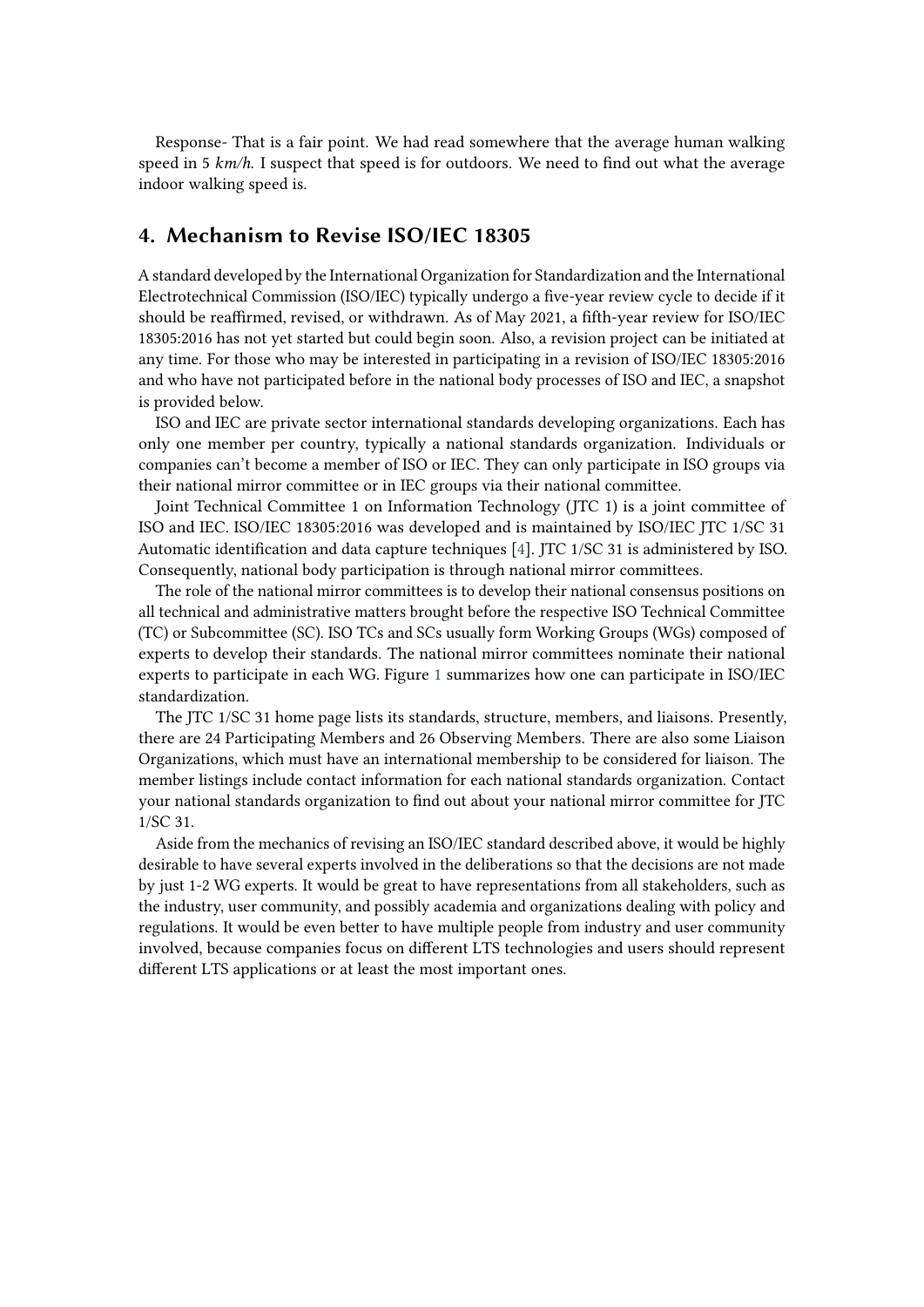

<span id="page-9-1"></span>**Figure 1:** Participation avenues in ISO/IEC standards development

# <span id="page-9-0"></span>**5. Concluding Remarks**

This rebuttal presents the views of the Editor of the international standard ISO/IEC 18305 [\[2\]](#page-10-3) on the issues raised in [\[1\]](#page-10-0) regarding the standard. Responses have been provided for all the points raised in [\[1\]](#page-10-0). The Editor of 18305 agrees that some of the comments made in [\[1\]](#page-10-0) are worth discussing in a potential revision to the standard. He also explains why he disagrees with the other comments.

The rebuttal also describes the process through which an ISO standard may be revised. Anyone can make the initial request for the standard to be revised by making the case that a revision is needed. More often than not, the Editor for the original version of the standard is involved in a revision process. One possible way to proceed for others interested in seeing the standard revised is to send an email to the Editor so that he can gauge the level of interest and the extent of modifications suggested. Individuals interested in seeing the standard revised should be prepared to participate in the revision process at the national level in their own countries and at the international level within ISO/IEC JTC 1/SC 31.